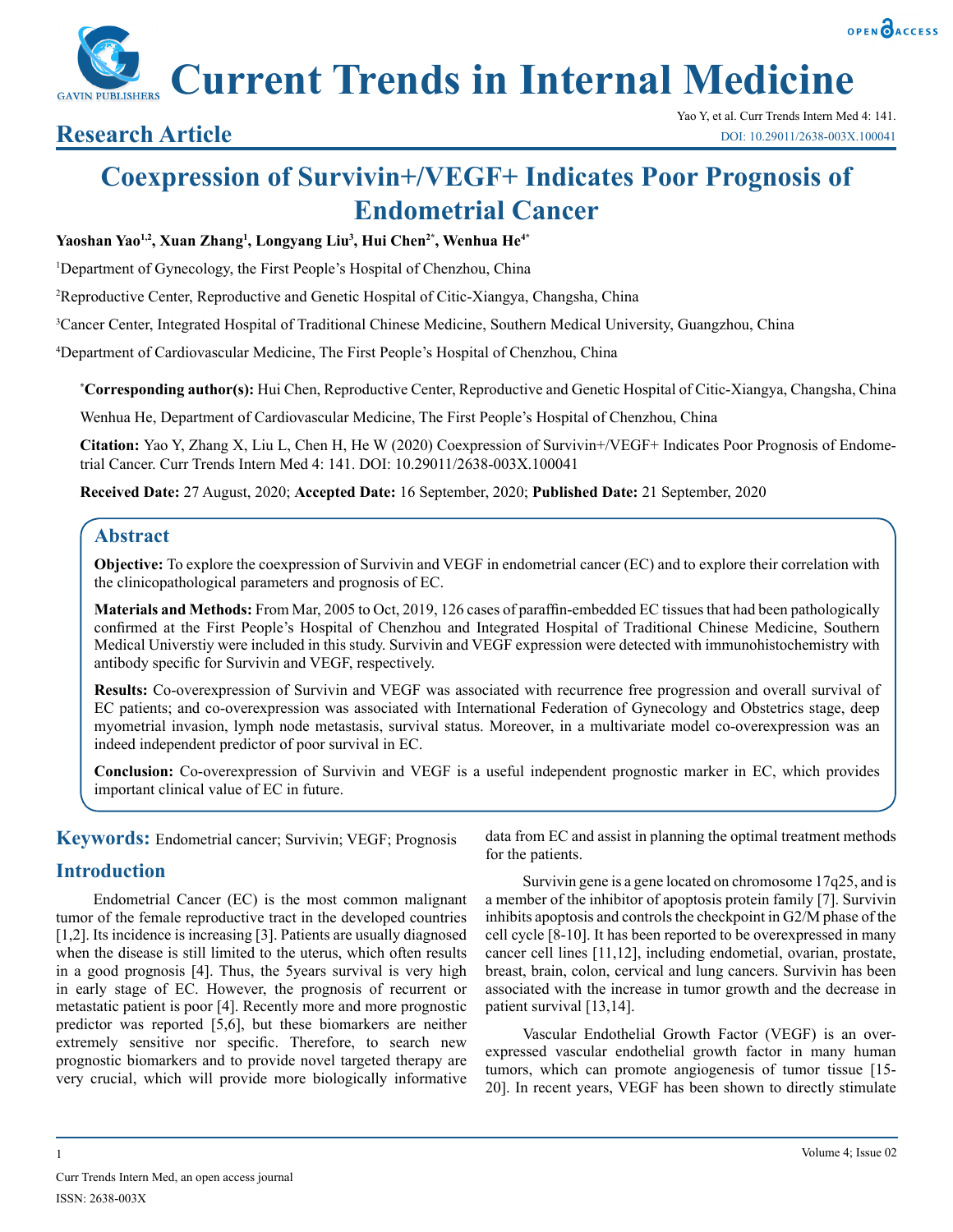endothelial cell division and proliferation, and to be a highly specifific mitogen for vascular endothelial cells [10]. The current studied showed that VEGF plays a critical role during the angiogenesis process [15], and the activation of VEGFR signaling induces the activation of intracellular signal transduction proteins and then leads to cell proliferation, migration, and survival. Thus, VEGF is considered to be a candidate attractive target for tumor therapy [10].

The coexpression of Survivin and VEGF has been reported in various cancers yet. In breast cancer, Survivin expression is significantly correlated VEGF expression [21], and the coexpression of survivin and VEGF-C is more statistically significant to assess lymphatic metastasis in breast cancer [22]. Moreover, over-expression of Survivin and VEGF in small cell lung cancer may predict the poorer prognosis [23]. However, the coexpression and relationship between Survivin and VEGF in EC have not been reported.

Therefore, in this research we aimed to explore the expression of Survivin and VEGF and coexpression of Survivin/VEGF in EC tissues, and to study their clinicopathological parameters and prognostic value in EC.

#### **Material and Methods**

#### **Tissue Sections**

From Mar, 2005 to Oct, 2019, a total of 126 paraffinembedded endometrial cancer tissues that had been operated and pathologically diagnosed at the First People's Hospital of Chenzhou and Integrated Hospital of Traditional Chinese Medicine, Southern Medical Universtiy were collected in this study. Survival date was calculated from the operation date until October 31, 2019 (at last follow-up). This investigation was obtained approval from the First People's Hospital of Chenzhou and Integrated Hospital of Traditional Chinese Medicine, Southern Medical Universtiy Ethics Committee. All of patients signed the informed consent before operation.

### **Immunohistochemistry (IHC)**

The Survivin and VEGF expression in endometrial cancer paraffin-embedded tissues were detected by immunohistochemical staining (see the following flow diagram Figure 1). Briefly, 4 μmthick paraffin-embedded sections were baked at  $65 °C$  for more than 2 h, deparaffinized with xylene, rehydrated, high tension was used for antigen retrieval, and the specimens were treated with 3% hydrogen peroxide in methanol, and then followed by incubation with 1% bovine serum albumin to block nonspecific binding, and incubation with anti-rabbit Survivin monoclonal antibodies (1:100; CST; Cat: 2808) and anti-rabbit VEGF polyclonal antibodies (1:50; Proteintech; Cat: 19003-1-AP) at  $4^{\circ}$ C overnight, respectively. The next day the tissue sections were treated with the secondary antibody (Sigma), and then incubated with streptavidin horseradish peroxidase complex (Sigma), immersed in 3-amino-9ethyl carbazole. The sections were then counterstained with 10% Mayer's hematoxylin, dehydrated, and mounted in Crystal Mount. Two pathologists evaluated the score of immunostaining of each section. The score was due to both the proportion and the intensity of positively stained cancer cells. The percentage was scored as follows: <10% positive cancer cells were scored as 0; 10-50% were scored as 1; 50-75% were scored as 2; and >75% were scored as 3. Meanwhile, the tissues were sorted into four grades based on staining intensity: 0 indicated no staining; 1 indicated weak staining; 2 moderate staining; and 3 strong staining. The staining index (0-9) was calculated as the product of the proportion of positive cells multiplied by the staining intensity score. The best cut-off value was defined as follows: a staining score of  $\geq 6$  was considered to have high Survivin or VEGF expression (also called Survivin+ or VEGF+), and a staining score of  $\leq$ 5 indicated low Survivin or VEGF expression (also called Survivin- or VEGF-) [24-26].



**Figure 1:** The patients' flow diagram.

### **Statistical analysis**

All data were analyzed with the statistical software SPSS 21.0. The chi-square test or Fisher's exact test were used to analyze the relationship between Survivin/VEGF expression and clinicopathological parameters. Moreover, Patients Recurrence free survival (also called RFS) and overall survival (also called OS) were analyzed by a Kaplan–Meier survival analysis, and the differences were counted by the log-rank test. Cox's proportional hazards regression model was used to the univariate and multivariate analysis. All of  $p$  value of  $\leq 0.05$  were considered statistically significant.

### **Results**

#### **The protein expression of Survivin and VEGF in EC**

To determine the protein expression of Survivin and VEGF in EC, we stained 126 cases of EC with both Survivin and VEGF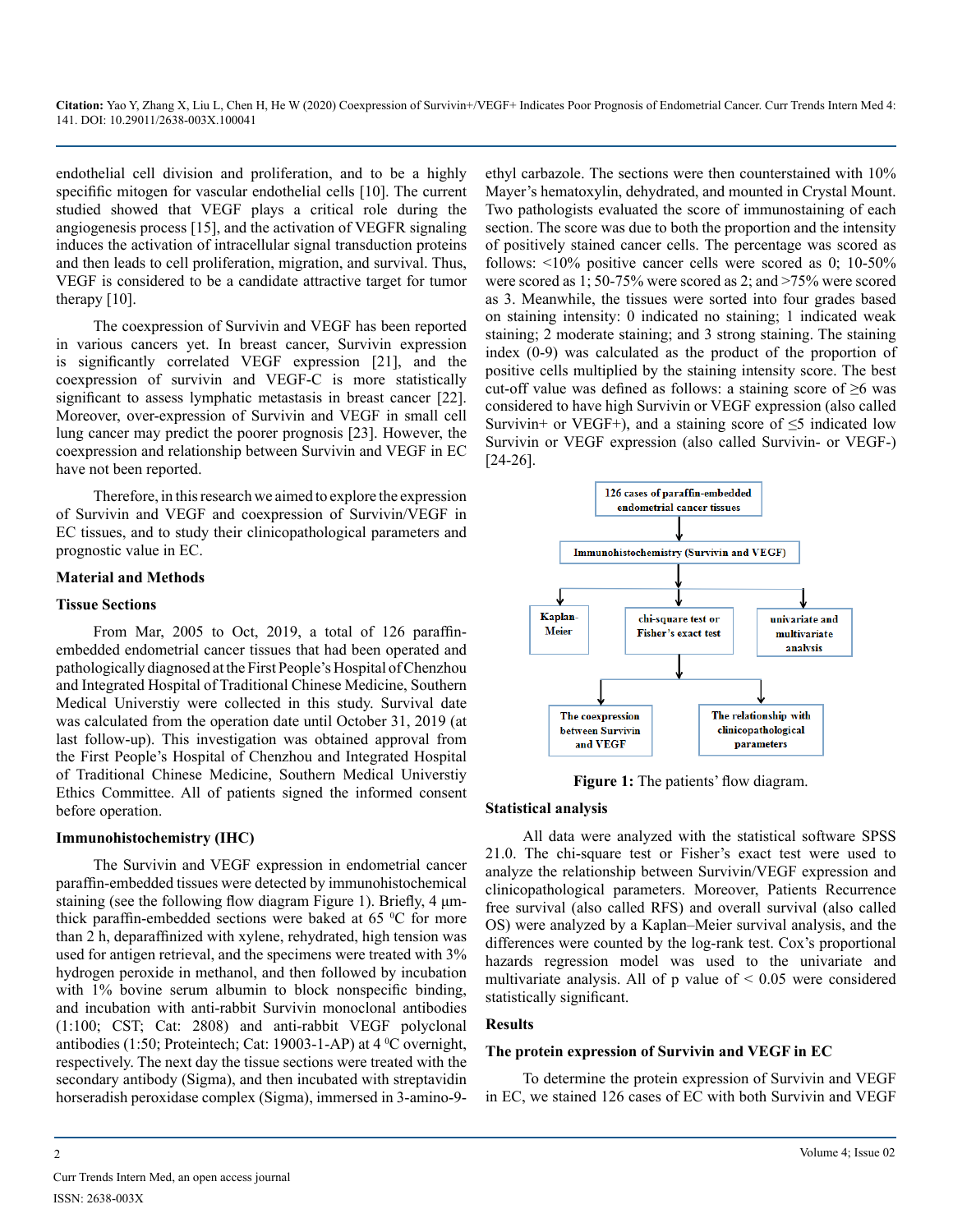antibodies, respectively. The results showed that 40/126 (31.75%) had weak/absent staining and 86/126 (68.25%) had moderate/ strong staining of Survivin in EC, and 38/126 (30.16%) had weak/absent staining and 88/126 (69.84%) had moderate/strong staining of VEGF in EC, respectively. Moreover, we found that both Survivin and VEGF protein expression staining located at cytoplasmic (Figure 2).



**Figure 2:** Both Survivin and VEGF expression in EC tissues with immunohistochemically staining (400X, scale bar: 25µm).

#### **Survivin, VEGF and coexpression of Survivin/VEGF were associated with RFS and OS of EC patients**

In the present study, patients with Survivin+ exhibited a median overall survial of only 63 months (median RFS 49 months), while patients with Survivin- exhibited a median overall survial of 90.5 months (median RFS 78.5 months). Moreover, patients with VEGF+ exhibited a median overall survial of only 65.5 months (median RFS 52.5 months), while patients with VEGF- exhibited a median overall survial of 91 months (median RFS 74.5 months). In addition, patients with Survivin+/VEGF+ exhibited a median overall survial of only 60.5 months (median RFS 47.5 months), while patients with others coexpression (including Survivin+/VEGF-, Survivin-/VEGF+, Survivin-/ VEGF-, and so on) exhibited a median overall survial of 84 months (median RFS 72 months). Kaplan-Meier survival analysis demonstrated that there were statistically significant on RFS and OS between Survivin- and Survivin+(P=0.0037 and P=0.0050, respectively), and there were also statistically significant on RFS and OS between VEGF- and VEGF+(P=0.0089 and P=0.0029, respectively). Moreover, there were also statistically significant on RFS and OS between Survivin+/VEGF+ coexpression and others coexpression (P=0.0217 and P=0.0136, respectively) (Figure 3). A survival analysis showed that the cumulative OS and RFS rates of EC patients increased with increasing in Survivin+/VEGF+ coexpression (Figure 3).



**Figure 3:** Kaplan-Meier survival of Overall Survival (OS) and Recurrence Free Survival (RFS) among Survivin, VEGF and coexpression of Survivin/VEGF of dead EC patients: A. Kaplan-Meier survival of OS of Survivin in dead EC patients. B. Kaplan-Meier survival of RFS of Survivin in dead EC patients. C. Kaplan-Meier survival of OS of VEGF in dead EC patients. D. Kaplan-Meier survival of RFS of VEGF in dead EC patients. E. Kaplan-Meier survival of OS of Survivin/VEGF in dead EC patients. F. Kaplan-Meier survival of RFS of Survivin/VEGF in dead EC patients.

#### **Survivin, VEGF and Survivin/VEGF coexpression were associated with the clinicopathological parameters of EC**

Subsequently, we explored their association with the clinicopathological parameters of EC patients. The results showed in Table 1. Further,  $\chi$ 2 or Fisher's Exact test showed that there were significant relationships between Survivin expression and parameters of EC, such as the following factors: FIGO stage, Depth of myometrial invasion, and so on (Table 1). Moreover, using χ2 or Fisher's Exact test showed that there were significant relationships between VEGF expression and clinicopathological parameters of EC, such as the following factors: FIGO stage, Lymph node metastasis, Recurrence, Depth of myometrial invasion, and so on (Table 1). More importantly, we used  $\chi$ 2 or Fisher's Exact test to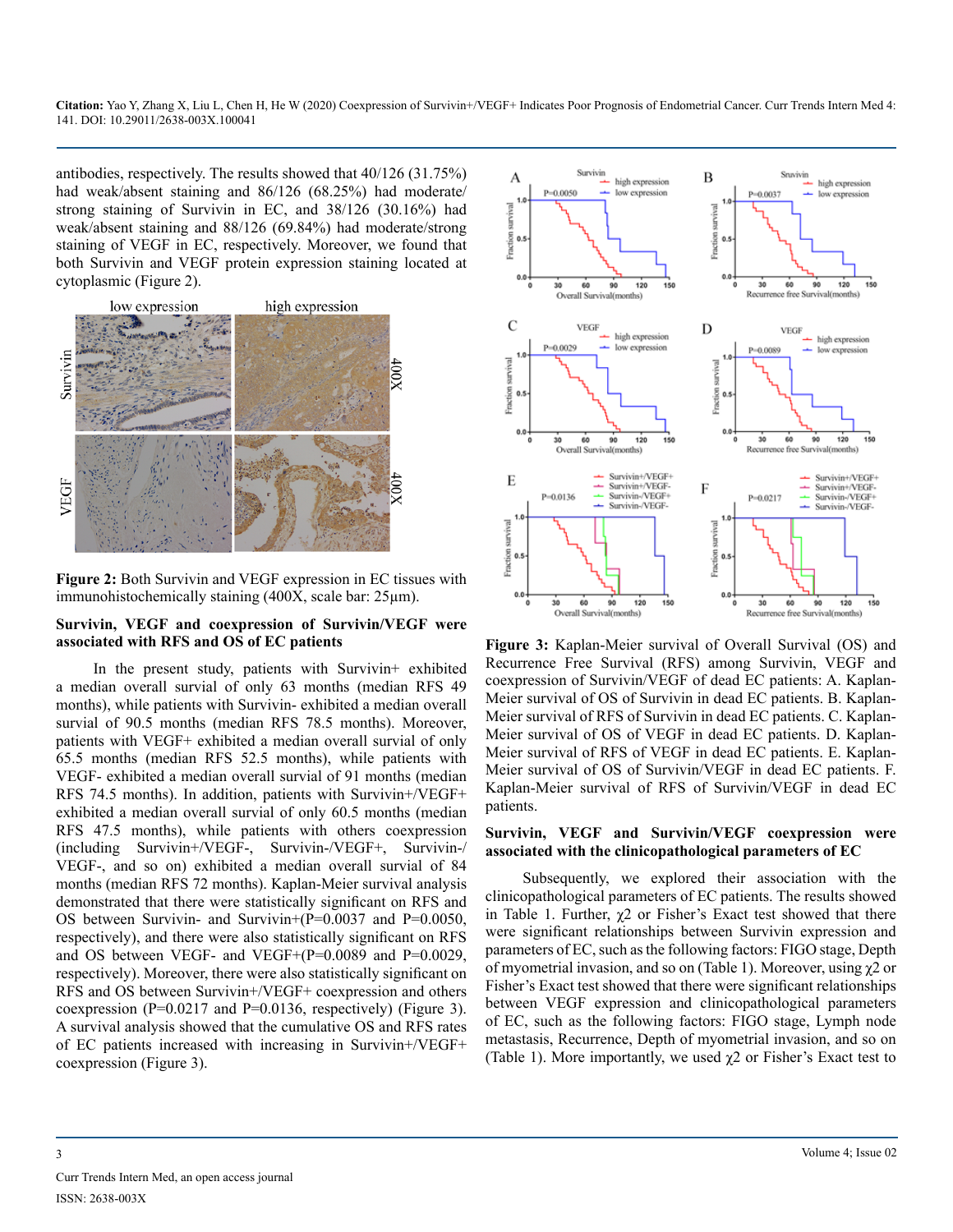explore the relationship between Survivin/VEGF coexpression and clinicopathological parameters of EC, and we found that there were significant differences in the following factors, such as: FIGO stage, Lymph node metastasis, Recurrence, Depth of myometrial invasion, vital status (at last follow-up), and so on (Table 1).

| parameters                         |                | <b>Total</b> | Survivin       |      |                                                         | <b>VEGF</b>  |      |                                                  | <b>Coexpression of Survivin/VEGF</b> |        |                                                        |
|------------------------------------|----------------|--------------|----------------|------|---------------------------------------------------------|--------------|------|--------------------------------------------------|--------------------------------------|--------|--------------------------------------------------------|
|                                    |                |              | low            | high | P-value $(\chi^2)$<br>or Fisher's<br><b>Exact test)</b> | low          | high | P-value $(\chi^2)$<br>or Fisher's<br>Exact test) | Survivin+/<br>VEGF+                  | others | P-value $(\chi^2$ or<br><b>Fisher's Exact</b><br>test) |
|                                    | $\leq 50$      | 62           | 19             | 43   | 0.5                                                     | 20           | 42   | $\mathbf{1}$                                     | 31                                   | 31     | 0.4                                                    |
| Age (years)                        | $>50$          | 64           | 16             | 48   |                                                         | 19           | 45   |                                                  | 37                                   | 27     |                                                        |
|                                    | $\bf{I}$       | 36           | 15             | 21   |                                                         | 17           | 19   | $\pmb{0}$                                        | $11\,$                               | 25     | $\pmb{0}$                                              |
| FIGO stage                         | $\rm II$       | 43           | 12             | 31   | $\pmb{0}$                                               | 14           | 29   |                                                  | 23                                   | 20     |                                                        |
|                                    | $\rm III$      | 47           | 8              | 39   |                                                         | 8            | 39   |                                                  | 34                                   | 13     |                                                        |
| Lymph<br>node me-<br>tastasis      | No             | 82           | 23             | 59   | 0.6                                                     | 33           | 49   | $\pmb{0}$                                        | 39                                   | 43     | $\pmb{0}$                                              |
|                                    | Yes            | 21           | $\overline{4}$ | 17   |                                                         | $\mathbf{1}$ | 20   |                                                  | 16                                   | 5      |                                                        |
| Vital status                       | Alive          | 82           | 28             | 54   | 0.2                                                     | 30           | 52   | $\boldsymbol{0}$                                 | 38                                   | 44     | $\pmb{0}$                                              |
|                                    | Dead           | 29           | 6              | 23   |                                                         | 5            | 24   |                                                  | 20                                   | 9      |                                                        |
| Menopaus-                          | N <sub>0</sub> | 57           | 20             | 37   | 0.1                                                     | 15           | 42   | $\boldsymbol{0}$                                 | 29                                   | 28     | 0.5                                                    |
| al Status                          | Yes            | 69           | 15             | 54   |                                                         | 24           | 45   |                                                  | 39                                   | 30     |                                                        |
| Recurrence                         | N <sub>0</sub> | 78           | 25             | 53   | 0.2                                                     | 30           | 48   | $\pmb{0}$                                        | 35                                   | 43     | $\pmb{0}$                                              |
|                                    | Yes            | 48           | 10             | 38   |                                                         | 9            | 39   |                                                  | 33                                   | 15     |                                                        |
| Depth of<br>myometrial<br>invasion | ${\leq}1/2$    | 61           | 26             | 35   | $\pmb{0}$                                               | 27           | 34   | $\pmb{0}$                                        | 21                                   | 40     | $0.001$                                                |
|                                    | >1/2           | 65           | 9              | 56   |                                                         | 12           | 53   |                                                  | 47                                   | 18     |                                                        |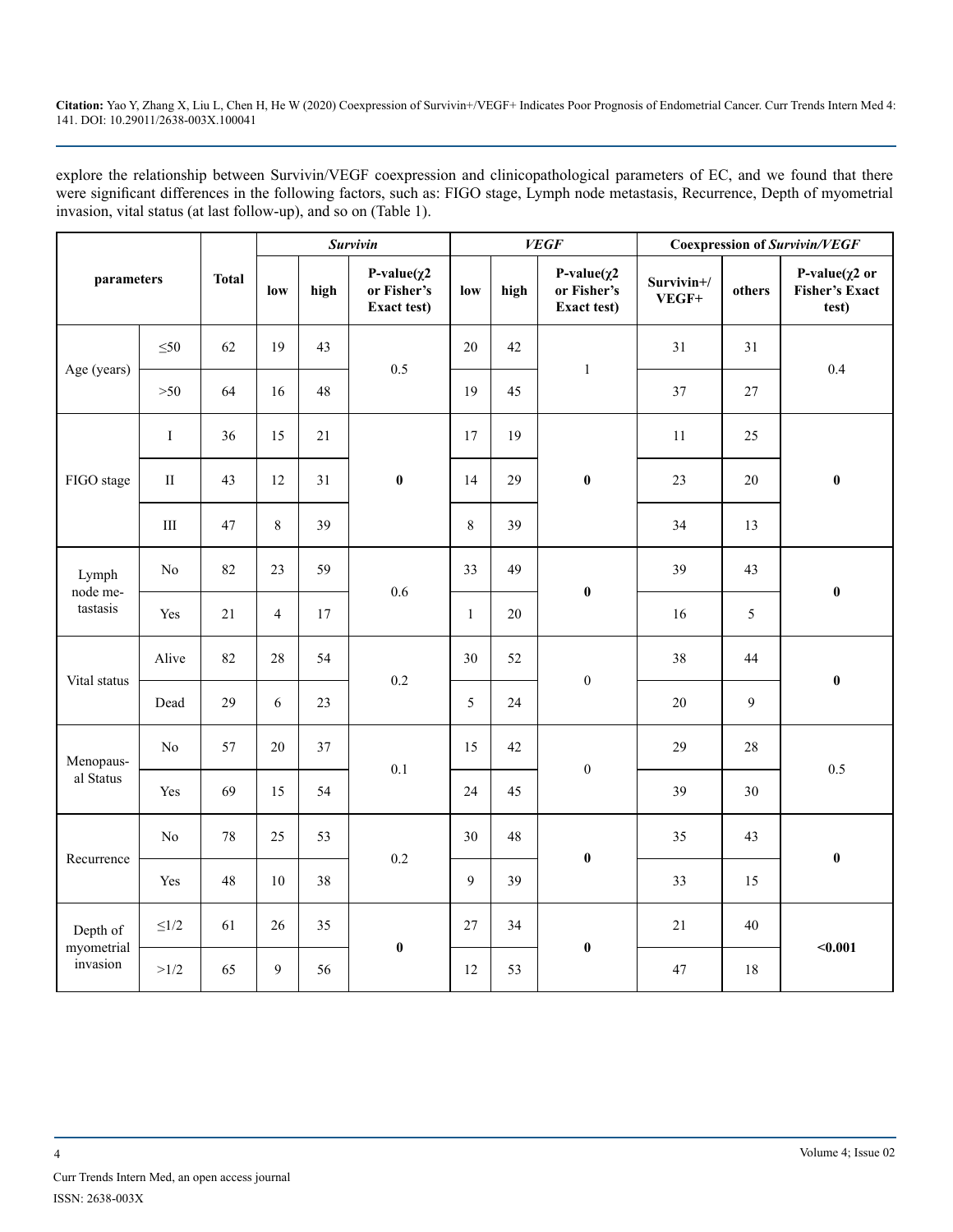| Differentia-<br>tion grade | G1                       | 30  | $10\,$         | 20 |     | 12 | 18 | $\boldsymbol{0}$ | 13               | 17 | $0.1\,$ |
|----------------------------|--------------------------|-----|----------------|----|-----|----|----|------------------|------------------|----|---------|
|                            | G2                       | 55  | 18             | 37 | 0.2 | 18 | 37 |                  | 28               | 27 |         |
|                            | G <sub>3</sub>           | 41  | $\overline{7}$ | 34 |     | 9  | 32 |                  | 27               | 14 |         |
| Pathologi-<br>cal type     | Adeno-<br>carci-<br>noma | 98  | 24             | 74 | 0.1 | 27 | 71 | $\boldsymbol{0}$ | 57               | 41 | $0.1\,$ |
|                            | others                   | 28  | 11             | 17 |     | 12 | 16 |                  | 11               | 17 |         |
| CA125 (U/<br>mL)           | $\leq$ 35                | 16  | 6              | 10 | 0.4 | 5  | 11 | $\,1\,$          | $\boldsymbol{7}$ | 9  | $0.4\,$ |
|                            | $>35$                    | 108 | 29             | 79 |     | 33 | 75 |                  | 60               | 48 |         |
| HE4<br>(pmol/L)            | $\leq$ 140               | 25  | $8\,$          | 17 | 0.6 | 8  | 17 | >0.9999          | 14               | 11 | $0.9\,$ |
|                            | >140                     | 50  | 13             | 37 |     | 16 | 34 |                  | 29               | 21 |         |

**Table 1:** Survivin, VEGF and coexpression in association with standard clinicopathological variables using the χ2 or Fisher's Exact test in EC patients.

# **Correlation between Survivin and VEGF expression**

To explore the relationship between Survivin and VEGF, Spearman correlation and χ2 test were used to analyze, and the results showed that there was a statistical significance between them (P=0.0262) (Table 2).

|          |            | <b>VEGF</b>  | Spearman's R | χΖ    |        |
|----------|------------|--------------|--------------|-------|--------|
| Survivin | high       | low          |              |       |        |
| high     | 68         | $\sim$<br>23 | 0.198        | 4.941 | 0.0262 |
| low      | 1 $\Omega$ | 10           |              |       |        |

**Table 2:** Correlation between Survivin and VEGF expression.

### **Coexpression of Survivin+/VEGF+ was a useful indeed independent prognostic predictor of EC**

Further, we evaluated the prognostic value of Survivin, VEGF, and Survivin/VEGF coexpression in EC patients. In a univariate Cox analysis, Survivin+, VEGF+, Survivin+/VEGF+ coexpression, and were significant prognostic factors (Table 3). Moreover, in a multivariate Cox regression model we found that Survivin+/VEGF+ coexpression and serum CA153 were indeed independent prognostic factors of EC (Table 3), but Survivin+, VEGF+ and were no longer significant.

| Variable        |                           | <b>Univariate Analysis</b> | <b>Multivariate Analysis</b>          |       |                                   |
|-----------------|---------------------------|----------------------------|---------------------------------------|-------|-----------------------------------|
|                 | <b>Number of Patients</b> |                            | Regression<br><b>Coefficient (SE)</b> |       | 95% Confidence<br><b>Interval</b> |
| Survivin        |                           |                            |                                       |       |                                   |
| Low expression  | ر ر                       | 0.010                      | 0.558                                 | 0.386 | $\,$                              |
| High expression | 91                        |                            |                                       |       |                                   |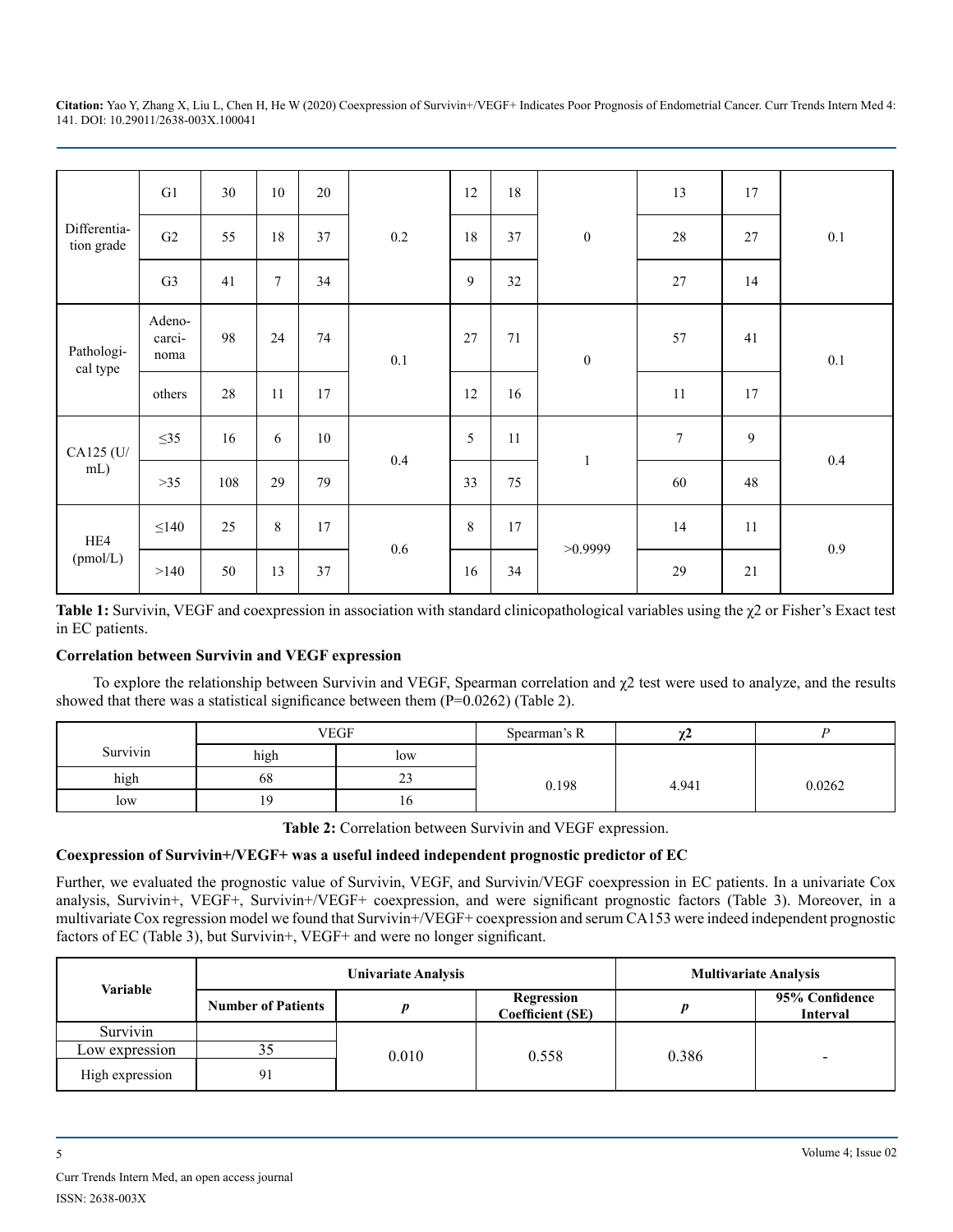|                                         |                           | <b>Univariate Analysis</b> | <b>Multivariate Analysis</b>          |           |                            |
|-----------------------------------------|---------------------------|----------------------------|---------------------------------------|-----------|----------------------------|
| <b>Variable</b>                         | <b>Number of Patients</b> | $\pmb{p}$                  | Regression<br><b>Coefficient (SE)</b> | $\pmb{p}$ | 95% Confidence<br>Interval |
| <b>VEGF</b>                             |                           |                            |                                       |           |                            |
| Low expression                          | 39                        |                            | 0.755                                 | 0.557     |                            |
| High expression                         | 87                        |                            |                                       |           |                            |
| <b>Coexpression of</b><br>Survivin/VEGF |                           |                            |                                       |           |                            |
| Survivin+/VEGF+                         | 68                        | 0.001                      | 0.519                                 | 0.049     | 0.014-0.993                |
| others                                  | 58                        |                            |                                       |           |                            |
| FIGO stage                              |                           |                            |                                       |           |                            |
| $\bf I$                                 | 36                        | 0.000                      | 0.386                                 | 0.759     |                            |
| $\mathbf{I}$                            | 43                        |                            |                                       |           |                            |
| $\rm III$                               | 47                        |                            |                                       |           |                            |
| Lymph node<br>metastasis                |                           |                            |                                       |           |                            |
| $\rm No$                                | 82                        | 0.007                      | 1.109                                 | 0.026     | 1.351-105.355              |
| Yes                                     | 21                        |                            |                                       |           |                            |
| Depth of myometrial<br>invasion         |                           |                            |                                       |           |                            |
| ${\leq}1/2$                             | 61                        | 0.037                      | 0.404                                 | 0.953     |                            |
| >1/2                                    | 65                        |                            |                                       |           |                            |

**Table 3:** Cox regression univariate and multivariate analyses of prognostic factors in EC.

# **Discussion**

Survivin can be detected in many human tumors, and overexpression of surviving is closely related to poor prognosis of cervical cancer [7,27]. Brunner, et al. [28] reported that in endometrial cancer, survivin were overexpressed and were associated with type II and high-grade tumours, and increasing expression levels of survivin were associated with adverse prognostic factors. In the present study, our results showed that 86/126 (68.25%) had moderate/strong staining of Survivin compared with 40/126 (31.75%) of weak/ absent staining in EC, respectively. and the survival duration (RFS or OS) of patients with Survivin+ was much shorter than Survivin-. Thus our study was consistent with previous reports [28]. Moreover, Survivin expression was associated with FIGO stage and Depth of myometrial invasion, which indicates that Survivin may correlate with the development and progression of disease. And these results support earlier reports that Survivin was associated with the increase in tumor growth and the decrease in patient survival [13,14].

VEGF is the strongest pro-angiogenic factor that regulates the proliferation and directional migration of tumor cells. VEGF can promote the formation of new vessels in tumor tissue to facilitate tumor growth, and is an important indicator of tumor Prognosis [15- 20]. Xu, et al. [29] reported that in endometrial carcinoma, the positive expression of NGAL and VEGF was related to FIGO staging, differentiation grade and myometrial invasion depth. And the higher expression of NGAL and VEGF was correlated with the tumor stage and the depth of invasion, but was not associated with age, pathological type and tumor size. So they concluded that the abnormal high expression of NGAL and VEGF in EC may be an important biomarker for early tumor diagnosis or as a novel target for therapeutic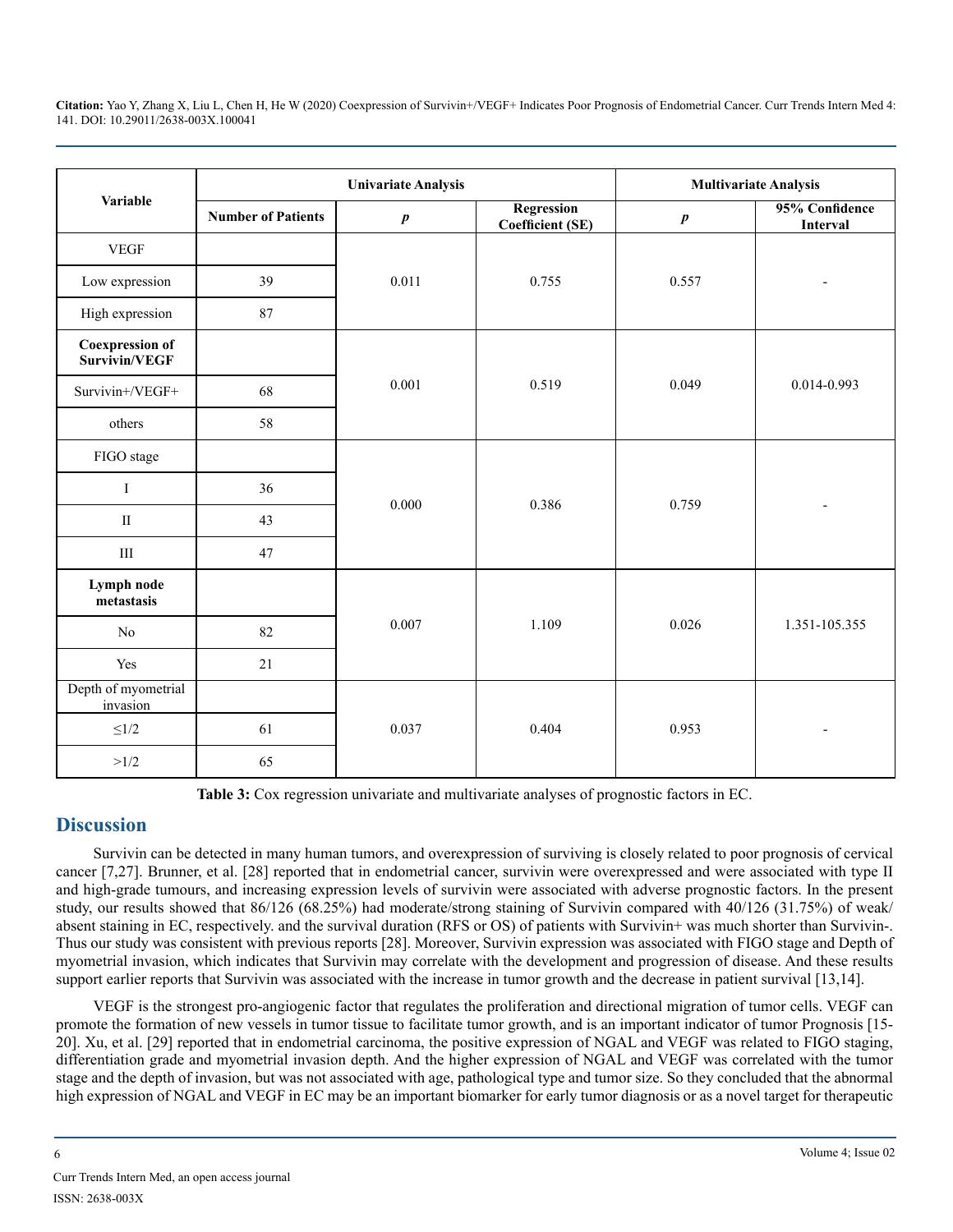intervention. In the present study, the results showed that 88/126 (69.84%) had moderate/strong staining of VEGF compared with 38/126 (30.16%) of weak/absent staining in EC, respectively, and the survival duration (RFS or OS) of patients with VEGF+ was much shorter than VEGF-. Moreover, VEGF expression was associated with FIGO stage, Lymph node metastasis, Recurrence, Depth of myometrial invasion, and so on. All of these results indicates that VEGF may correlate with the progression and recurrence of disease, which support earlier reports that VEGF facilitates tumor growth, and is an important indicator of tumor prognosis.

Further, we explored the coexpression of Survivin/VEGF in EC. The results showed that Survivin was positively correlated with VEGF expression, and patients with Survivin+/VEGF+ exhibited a shorter OS or RFS than others coexpression (including Survivin+/ VEGF-, Survivin-/VEGF+, Survivin-/VEGF-), and Survivin/ VEGF coexpression was associated with FIGO stage, Lymph node metastasis, Recurrence, Depth of myometrial invasion and vital status. And the survival analysis showed that the cumulative OS and RFS rates of EC patients decreased with increasing in Survivin+/VEGF+ coexpression. Moreover, in a multivariate Cox regression analysis we found that Survivin+/VEGF+ coexpression and Lymph node metastasis were indeed independent prognostic predictors of EC, which showed that combination of Survivin and VEGF predicting EC prognosis was more accurate and feasible than Survivin or VEGF alone. Thus, all of these results showed that coexpression of Survivin/VEGF was closely correlated with EC development, metastasis and recurrence, and Survivin/VEGF combinating detection should be taken into our IHC evaluation, which could be very helpful to clinical diagnose, treatment and supervision, and it may help to improve the EC prognosis.

Taken together, our study was the first to investigate the coexpression of Survivin/VEGF in EC. All of these results show that coexpression of Survivin+/VEGF+ was associated with FIGO stage, Lymph node metastasis, Recurrence, Depth of myometrial invasion and vital status. Additionally, coexpression of Survivin+/ VEGF+ is an indeed independent prognostic predictor, and Survivin+/VEGF+ coexpression predicts poor prognosis of EC patients, and it can be recommended as a meaningful EC biomarke. Thus this study may provide important value in EC diagnosis, treatment, and supervision. In future, we need more in vivo and in vitro studies to demonstrate its role and molecular mechanism in initiation, progression, metastasis and prognosis of EC.

#### **Clinical Significance**

The present study was the first to investigate the coexpression of Survivin/VEGF in EC tissues. And our results show that coexpression of Survivin+/VEGF+ is an indeed independent prognostic predictor, and Survivin+/VEGF+ coexpression predicts poor prognosis of EC patients, and it can be recommended as a meaningful EC biomarke. Thus this study may provide important value in EC diagnosis, treatment, and supervision.

# **Conclusion**

Survivin+/VEGF+ coexpression can predict poor prognosis of EC patients, and it can be recommended as a meaningful EC biomarke.

# **Acknowledgements**

The authors would like to thank all of the contributing authors.

# **Funding**

This work was supported by the fund of Xiangnan University (No. 2018XJ67).

#### **Availability of data and materials**

All data generated or analyzed during this study are included in this published article.

# **Authors' Contributions**

HW and CH conceived and designed the experiments; YY and LL performed the experiments; LL analyzed the data; ZX and LL contributed the paraffin-embedded EC tissues; LL wrote the paper. All authors have read and approved the final manuscript.

#### **Ethics approval and consent to participate**

The Ethics Committee of the First People's Hospital of Chenzhou and Integrated Hospital of Traditional Chinese Medicine, Southern Medical Universtiy authorized the experimental and research protocols of this study. All procedures performed in this study were in accordance with the ethical standards of the institutional and/or national research committee and with the 1964 Helsinki declaration and its later amendments or comparable ethical standards. All controls and patients (or relatives of patients who already died) provided written informed consent.

#### **Patient consent for publication**

Not applicable

#### **Conflicts of Interest**

The authors declare no conflict of interest.

### **References**

- 1. [Siegel RL, Miller KD, Jemal A \(2016\) Cancer statistics, 2016. CA](https://acsjournals.onlinelibrary.wiley.com/doi/full/10.3322/caac.21332#:~:text=Expected Numbers of New Cancer Cases,-Table 1 presents&text=The overall estimate of 1%2C685%2C210,to be diagnosed in 2016.)  [Cancer J Clin 66: 7-30.](https://acsjournals.onlinelibrary.wiley.com/doi/full/10.3322/caac.21332#:~:text=Expected Numbers of New Cancer Cases,-Table 1 presents&text=The overall estimate of 1%2C685%2C210,to be diagnosed in 2016.)
- 2. [Xie W, Li T, Yang J, Shang M, Xiao Y, et al. \(2017\) Metformin use](https://www.ncbi.nlm.nih.gov/pmc/articles/PMC5641193/)  [and survival outcomes in endometrial cancer: a systematic review and](https://www.ncbi.nlm.nih.gov/pmc/articles/PMC5641193/) [meta-analysis. Oncotarget 8: 73079-73086.](https://www.ncbi.nlm.nih.gov/pmc/articles/PMC5641193/)
- 3. [Karadeniz Z, Aynacıoğlu AS, Bilir A, Tuna MY \(2020\) Inhibition of](https://pubmed.ncbi.nlm.nih.gov/31634770/)  [midkine by metformin can contribute to its anticancer effects in](https://pubmed.ncbi.nlm.nih.gov/31634770/)  [malignancies: A proposal mechanism of action of metformin in context](https://pubmed.ncbi.nlm.nih.gov/31634770/) [of endometrial cancer prevention and therapy. Med Hypotheses 134:](https://pubmed.ncbi.nlm.nih.gov/31634770/)  [109420.](https://pubmed.ncbi.nlm.nih.gov/31634770/)